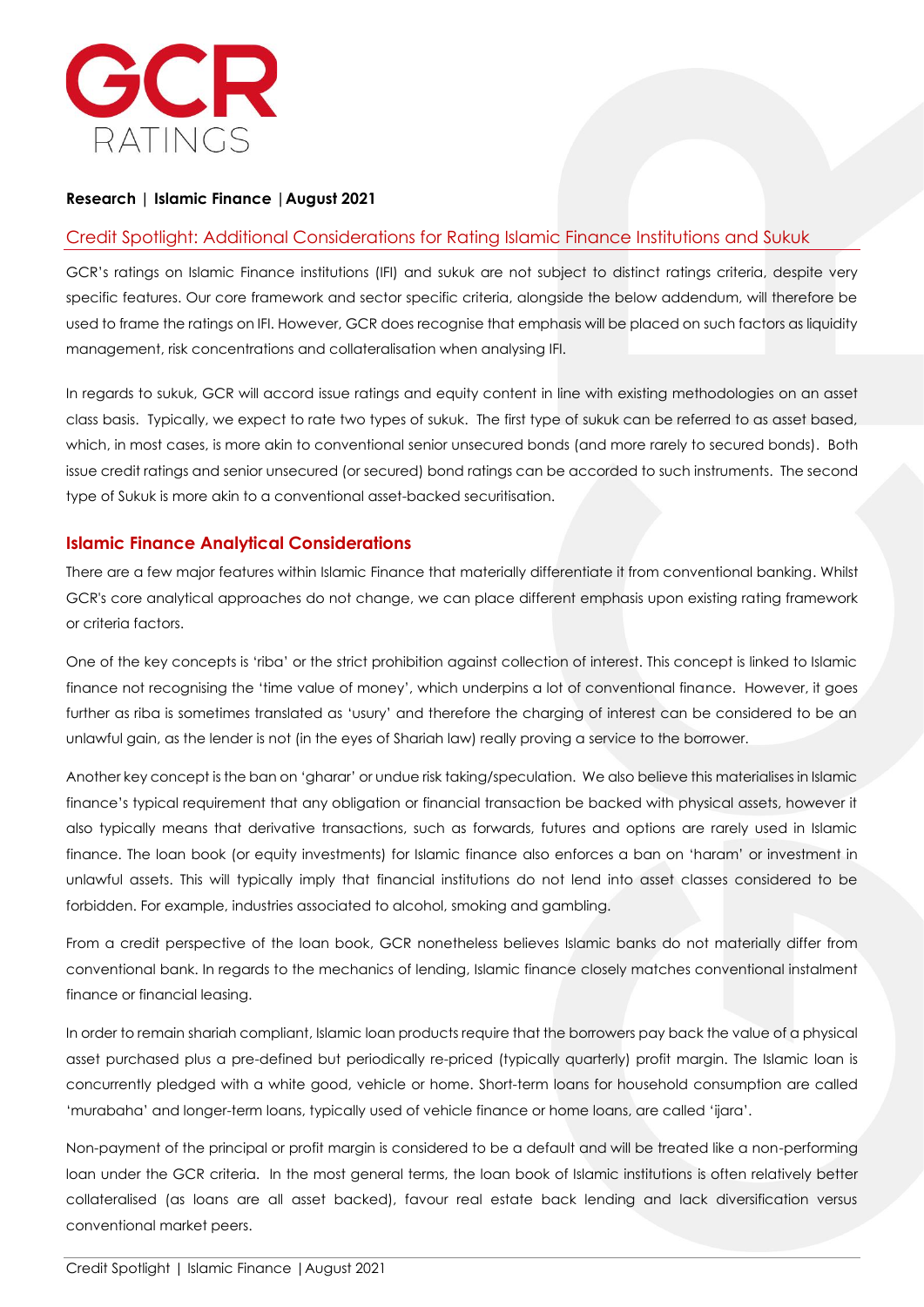Another key feature of Islamic contracts is that they may also require the sharing of risks and rewards from the investment amongst all parties. On the asset side of the balance sheet, this feature can be seen most commonly through 'mudharaba' or 'musharaka' portfolios, which are akin to (and will be treated like) equity participations in unlisted companies under the GCR criteria. However, more commonly, this feature can also interact with the liability side of the balance sheet through profit-sharing investment accounts (PSIAs) and equity-like Sukuk instruments (discussed below).

PSIAs are typically short-term, untradable, and potentially loss-bearing mudharaba-based instruments. In effect, they are most like short-term deposits with variable (including potentially negative) returns that depend on the entity's profitability. In GCR's opinion a negative return on the PSIAs doesn't necessarily amount to a default and the value of the PSIAs are typically managed by contra-liabilities in the form of profit equalisation reserves. Nonetheless, failure to pay PSIAs on time and in full could be viewed very negatively under our methodology, akin to the 'cc' or 'c' definitions (see GCR Ratings Criteria, Scales, Symbols & Definitions) under our criteria (although GCR do not rate PSIAs). As a result, because of the threat that an earnings shock could trigger a liquidity event GCR consider PSIAs as non-core deposits. Furthermore, if earnings are weak and the profit equalisation reserves are low we could lower the liquidity assessment.

Other liabilities include 'qardh hasan' or 'wadia', which are non-remunerated current accounts, that are guaranteed by the institutions and usually payable upon demand but can be behaviourally sticky. GCR would typically see such deposits as core deposits. This is because stronger customer loyalty is a key trait of Islamic finance, which could be a benefit to the competitive position and funding costs/stability.

Islamic banks also borrow/lend from/to the Islamic interbank market, again called 'murabaha' (or 'tawarruq', as such murabaha transactions are usually commodity-based) or 'wakala'. These tend to be short-term commodity-backed placements that can roll into behaviourally longer-term funding. Typically, GCR will include such funds as non-core deposits and relative liquid assets, thereby extract them from stable funding ratios but including them in liquidity calculations. However, this may change on a case-by-case basis.

Due to the above, it is GCR's opinion that the liability structure of Islamic financial institutions can defer meaningfully from conventional banks, which can have a knock-on effect of funding stability and liquidity management of Islamic institutions. The latter is especially true when you consider that due to the relatively stricter standards of Islamic banking, there tends to be less liquid assets and more intrinsic links between liquidity and solvency risk. As a result, additional emphasis on the management of liquidity is placed on the analysis on Islamic financial institutions.

### **Sukuk Bond Ratings & Determining Equity Content**

Due to the fact that sukuk notes are bond-like investments, the GCR ratings accorded to Sukuk are broadly in line with GCR issue rating criteria (see appendix in the relevant criteria pieces, for example page 22 in the GCR Ratings Criteria for Financial Institutions).

When considering the similarities between sukuk and conventional bonds, the same principles described above can broadly be applied. For example, sukuk bonds are backed by physical assets which generate cash flows from rental or profit margins. These cash flows are sometimes shared (in terms of income/loss sharing described above) with the originator and in the form of coupons to the sukuk investors. The repayment of the principal is afforded by the sale of the underlying assets at maturity of the sukuk or sometimes completely by cash flow from the underlying assets.

Typically, GCR will rate two types of sukuk. The first type can be referred to as asset-based, which is more akin to conventional senior unsecured bonds or (more rarely) to secured bonds. The second is more akin to a conventional asset-backed securitisation.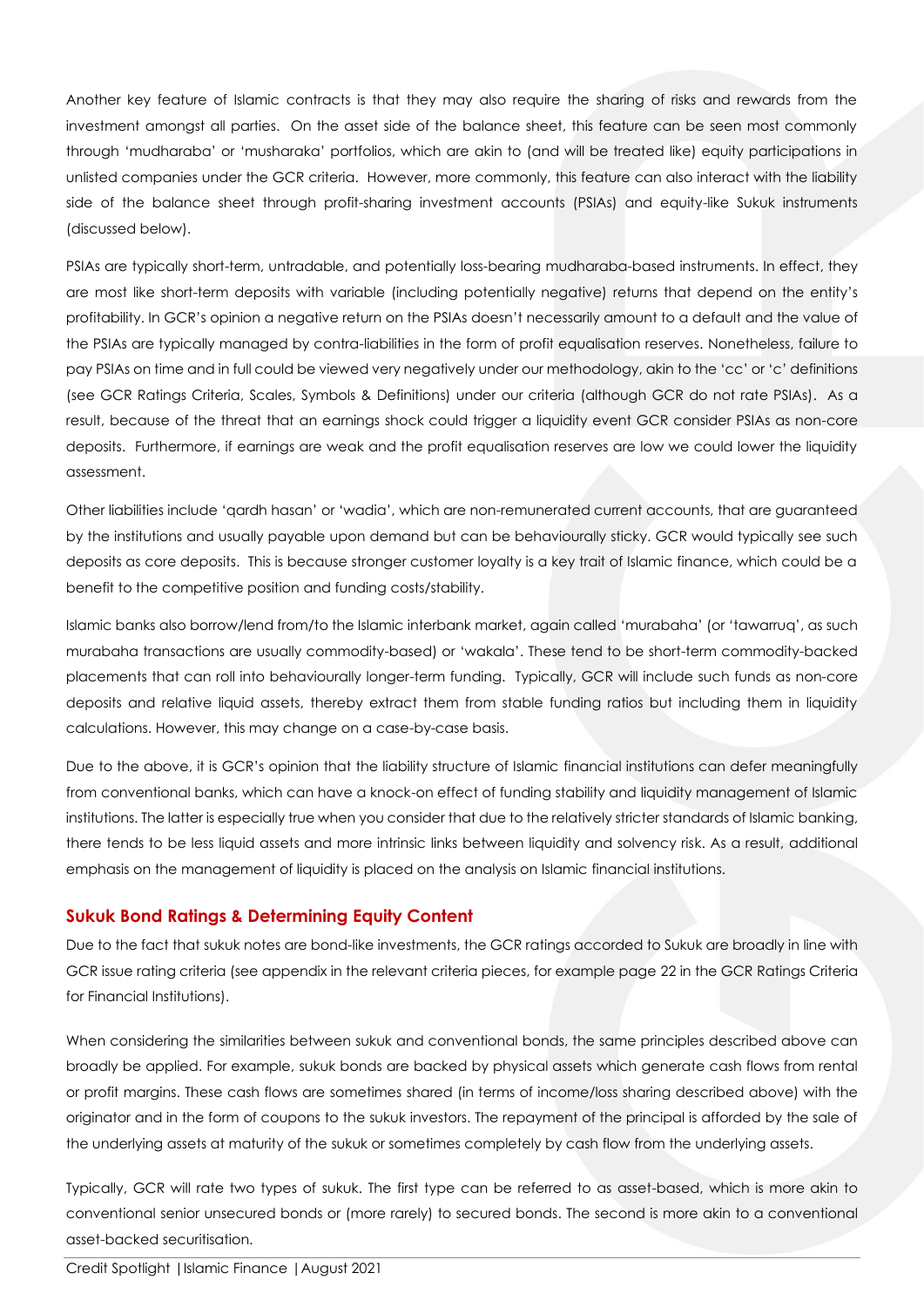Asset-based sukuk's transfer assets in form rather than substance, i.e., contractually the assets belong to the note holders but they have not been transferred to a special purpose vehicle (SPV). Then upon maturity, the physical assets are transferred or sold at a pre-defined price (often back to the originator) and the proceeds (theoretically or physically) are used to settle principal. During the term of the sukuk, the cash flows from the assets are utilised to pay coupon. For this type of sukuk, GCR will require a guarantee from the originator (or another 3rd party) in order to cover for any gap or mismatch in between the expected coupons and the underlying returns from the assets.

Typically, the issue rating on the sukuk would be equalised with the guarantor of the notes. If the guarantor of coupon differs from the party that will ultimately repay principal, the lower issuer credit rating will apply. Furthermore, like conventional bonds, the sukuk could also be subject to the credit hierarchy and may rank to senior or subordinated obligations of the issuer.

Should a Secured Bond rating be accorded, an  $_{\text{[EL]}}$  suffix will be added and the criteria applied will be the Criteria for Rating Secured Bonds. Secured bond ratings take into account the fundamentals of the issuer and provide notching up for potential recoveries, upon a default. Secured bond ratings can therefore not be fully compared with a traditional issue credit rating (the latter, which is also an expression of expected loss, but refers to probability of default and an average historical loss given default (LGD) for generalised senior unsecured debt).

Asset-backed sukuk, like conventional securitisation, take shariah-compliant assets on the issuer's balance sheet and sell the ownership rights (on a true-sale basis) to a special purpose vehicle at the cost of the issuance value. Consequently, all cash flows generated from the pool of assets service the coupons. Like any conventional securitisation transaction sukuk can be subject to 'tranching'. The issue ratings on asset-backed sukuk would therefore be accorded with a (SF) suffix and in line with the GCR securitisation criteria. As such the issue rating would reflect the credit strengths afforded by the cash flows from the underlying assets alongside consideration of the structure, legal risk and servicer risks. For more information, please see the Criteria for Rating Structured Finance Transactions.

Similar to conventional bonds (albeit for different reasons), sukuk instruments can differ significantly regarding the equity and debt like content within contract. When according equity content to the sukuk, GCR will use the same principles as in the GCR Rating Criteria (dependent on the asset class). In this regard, sukuk may count as a capital instrument as long as the instrument has the ability to delay coupon and convert or write down principal to support capitalisation on a 'going-concern' basis. For this reason, whilst GCR believe that any instrument aligned with 'musharaka' principles are typically not rateable, they are more likely to provide equity uplift because they are more equity than debt like in their construct.

# Analytical Contacts

**Primary analyst Matthew Pirnie Croup Head of Ratings Primary analyst Matthew Pirnie Croup Head of Ratings** Johannesburg, South Africa MatthewP@GCRratings.com + +27 11 784 1771

# Related criteria and research

Criteria for the GCR Ratings Framework, May 2019 Criteria for Rating Structured Finance Transactions, September 2018 Criteria for Financial Institutions Ratings, May 2019